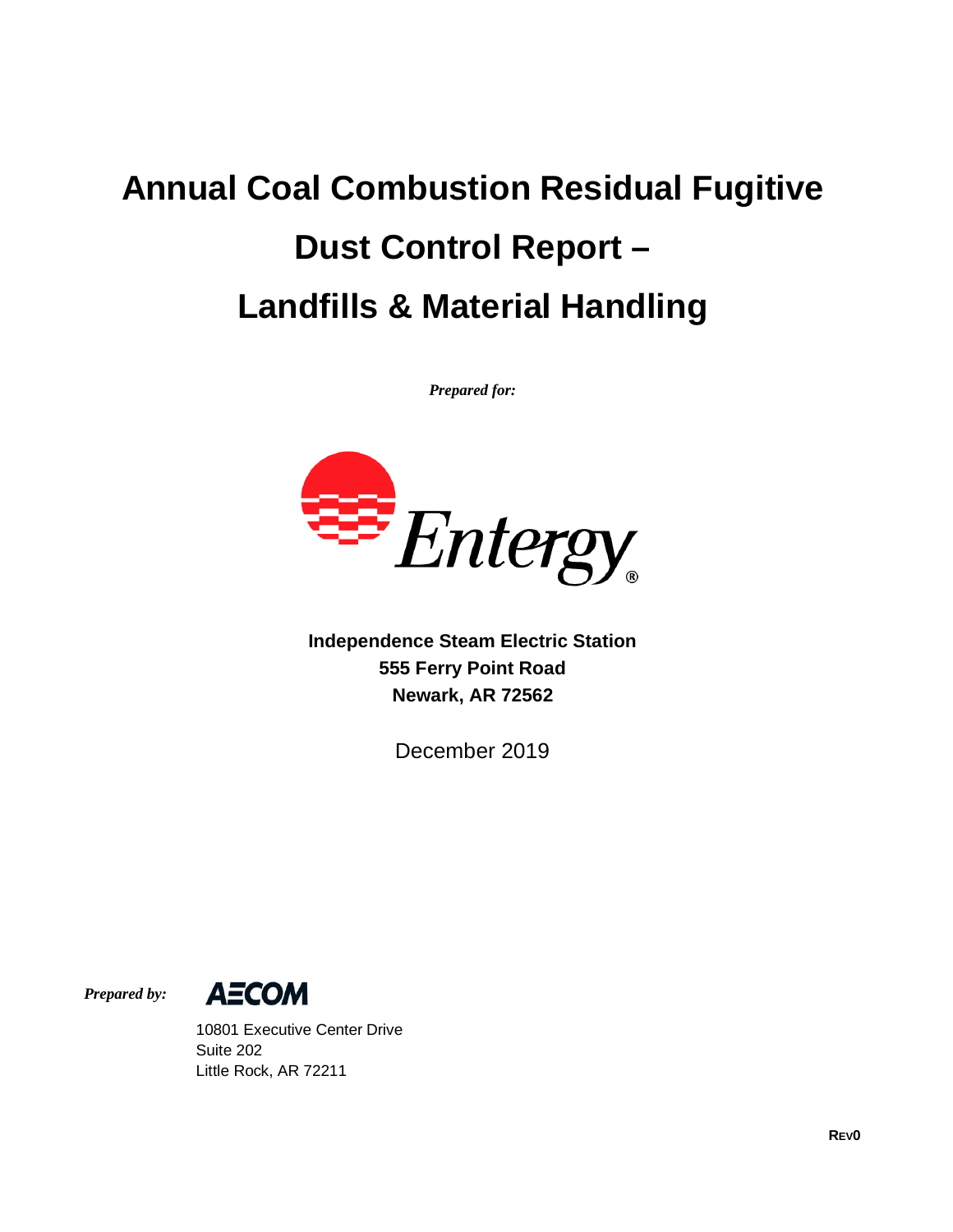#### Independence Steam Electric Station ANNUAL CCR FUGITIVE DUST CONTROL REPORT — Landfills & Material Handling

Reporting Year: 2019

|  | Owner/Operator: Brandon J. Brachberry General Manager 12-12-2019 |
|--|------------------------------------------------------------------|
|  |                                                                  |

This Annual CCR Fugitive Dust Control Report has been prepared for the Independence Steam Electric Station as required by 40 CFR 257.80(c). Section <sup>1</sup> provides a description of the actions taken to control CCR fugitive dust at the facility during the reporting year. Section 2 provides a record of citizen complaints received concerning CCR fugitive dust at the facility during the reporting year and a summary of any corrective measures taken.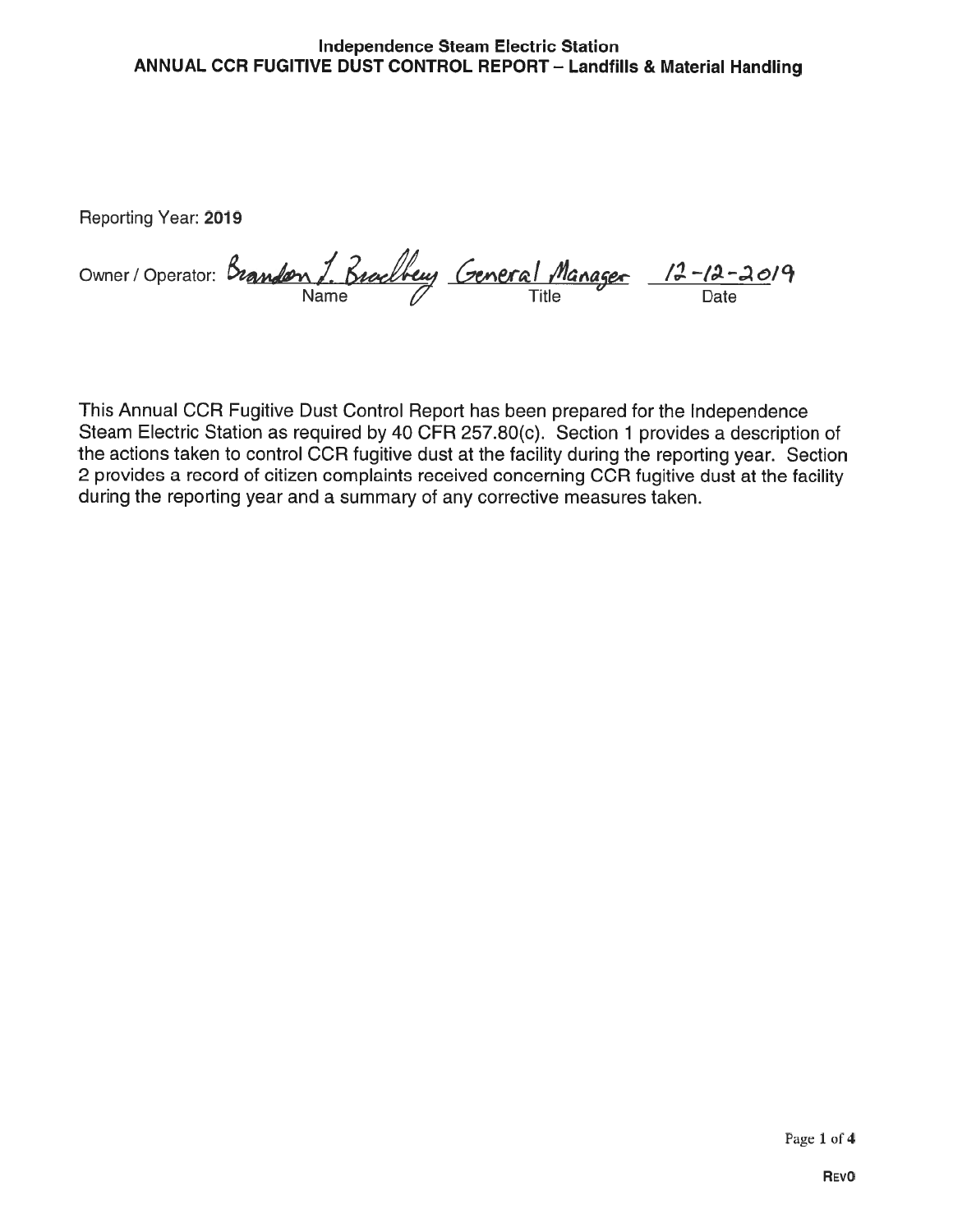## **Section 1 Actions Taken to Control CCR Fugitive Dust**

| <b>CCR Activity</b>                                                         | Actions Taken to Control CCR Fugitive Dust                                                                   | Date of Observed<br><b>CCR Fugitive Dust</b><br>Event, if any | Corrective Measures Taken, if any |
|-----------------------------------------------------------------------------|--------------------------------------------------------------------------------------------------------------|---------------------------------------------------------------|-----------------------------------|
| Management of<br>CCR in staging<br>areas and in the<br>facility's CCR units | Wet management of CCR bottom ash and CCR<br>fly ash placed in the landfill.                                  | N/A                                                           |                                   |
|                                                                             | Water areas of exposed CCR in CCR landfill and<br>staging areas as necessary.                                | N/A                                                           |                                   |
|                                                                             | Wet management of mixed CCR material in<br>staging piles at the landfill.                                    | N/A                                                           |                                   |
| Handling of CCR at<br>the facility                                          | Pneumatically transfer dry CCR fly ash to storage<br>silos in an enclosed system.                            | N/A                                                           |                                   |
|                                                                             | Hydraulically convey CCR bottom ash to<br>dewatering bins located adjacent to the fly ash<br>silos.          | N/A                                                           |                                   |
|                                                                             | Load CCR transport tanker trucks and railcars<br>from the CCR fly ash silos in a partially enclosed<br>area. | N/A                                                           |                                   |
|                                                                             | Load CCR transport tanker trucks and railcars<br>from the CCR fly ash silos using a telescoping<br>port.     | N/A                                                           |                                   |
|                                                                             | Load hydrated CCR bottom ash and economizer<br>ash mixture into covered dump trucks.                         | N/A                                                           |                                   |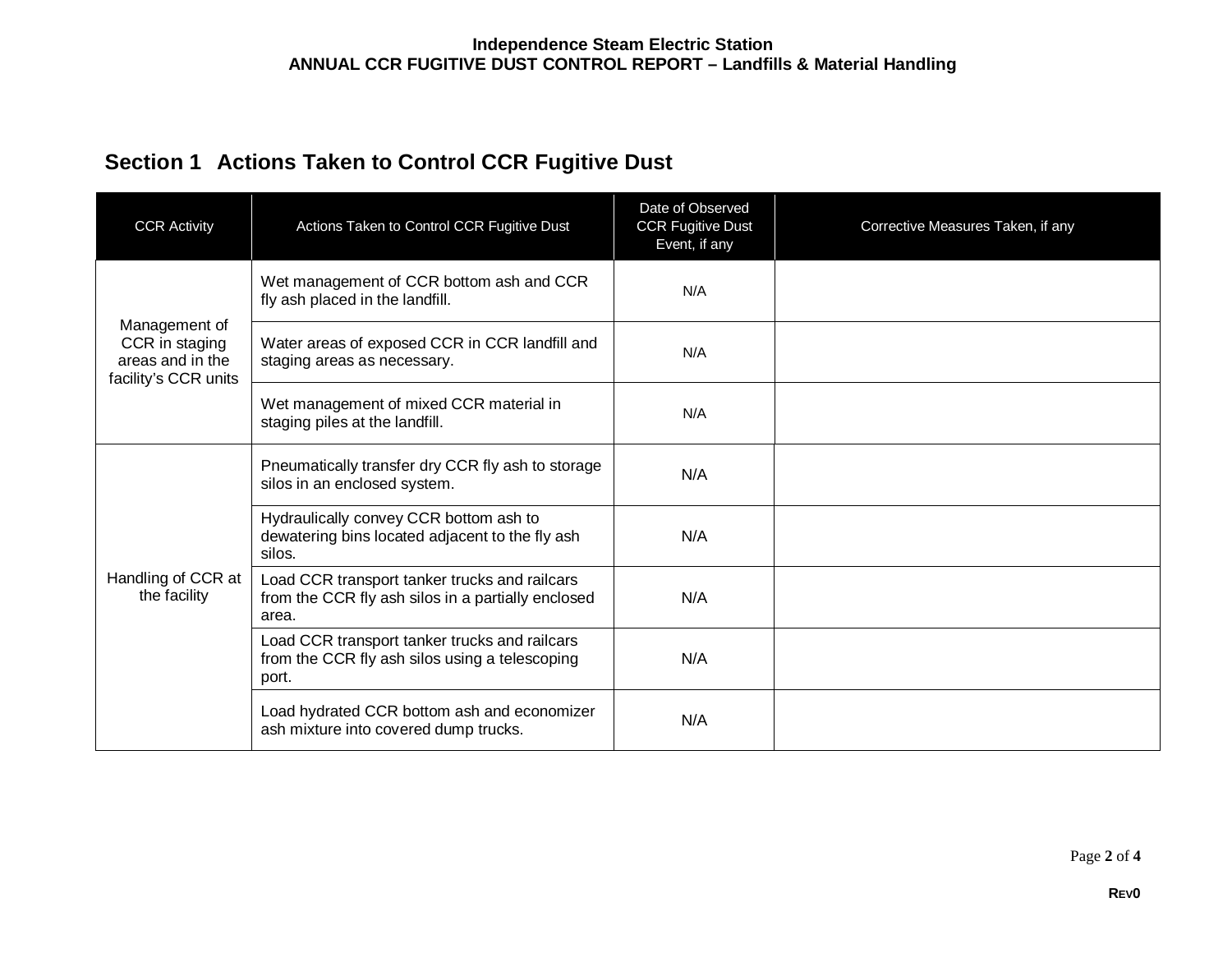### **Independence Steam Electric Station ANNUAL CCR FUGITIVE DUST CONTROL REPORT – Landfills & Material Handling**

| <b>CCR Activity</b>                      | Actions Taken to Control CCR Fugitive Dust                                                                                                                                                                                                                | Date of Observed<br><b>CCR Fugitive Dust</b><br>Event, if any | Corrective Measures Taken, if any |
|------------------------------------------|-----------------------------------------------------------------------------------------------------------------------------------------------------------------------------------------------------------------------------------------------------------|---------------------------------------------------------------|-----------------------------------|
| Handling of CCR at<br>the facility       | CCR material is unloaded at the on-site landfill by<br>belly-dumping tanker or end-dump trucks in a<br>manner that slowly releases a controlled amount<br>of material over a short distance to minimize the<br>generation of airborne particulate matter. | N/A                                                           |                                   |
|                                          | CCR fly ash to be emplaced in on-site landfill is<br>hauled in enclosed tanker trucks.                                                                                                                                                                    | N/A                                                           |                                   |
| Transportation of<br>CCR at the facility | Water or chemical dust suppressants are<br>employed during the disposal process in a<br>manner that minimizes fugitive dust formation.                                                                                                                    | N/A                                                           |                                   |
|                                          | Dry CCR fly ash to be transported off-site for sale<br>is loaded into fully enclosed tanker trucks or fully<br>enclosed rail cars.                                                                                                                        | N/A                                                           |                                   |
|                                          | CCR materials transported in open top trucks are<br>either covered by tarp or travel under a spray bar<br>to condition the layer of exposed material to form<br>a thin encapsulated layer.                                                                | N/A                                                           |                                   |
|                                          | The speed of vehicles within the landfill boundary<br>is limited to no more than 5 mph.                                                                                                                                                                   | N/A                                                           |                                   |
|                                          | The speed of vehicles is limited to no more than<br>25 mph on the landfill access road.                                                                                                                                                                   | N/A                                                           |                                   |
|                                          | Vehicular traffic not associated with ash<br>management activities is minimized.                                                                                                                                                                          | N/A                                                           |                                   |
|                                          | The landfill access road is wetted using a<br>watering truck on an as-needed basis. A dust<br>control agent may be added to reduce fugitive<br>dust emissions.                                                                                            | N/A                                                           |                                   |